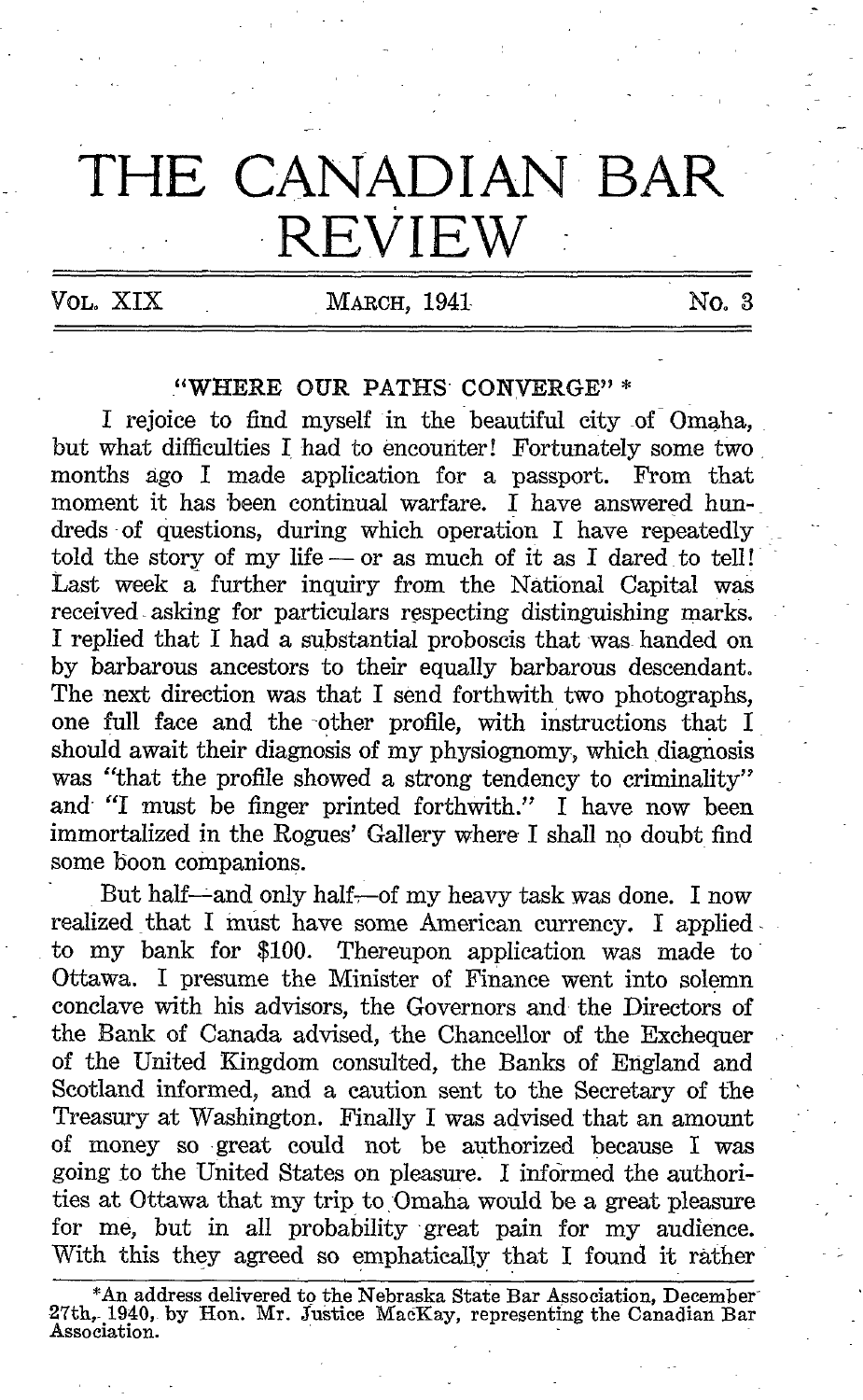disconcerting. Finally, however, authority was granted for \$75 in American currency, with the provision that if I live which they thought unlikely and return to my own dangerous country, the balance then remaining must be handed to the Foreign Exchange Control Board. I find, however, that the American exchange for which I worked so hard is not legal tender. I find that the authorities at the Fontenelle Hotel will not accept it, and <sup>I</sup> can only conclude that my genial hosts have suspended, as far as <sup>I</sup> am concerned, the operation of the chartered banks in the United States of America for the remainder of my stay in this great country.

In the year 1887 General Fitz-Hugh Lee, then Governor of Virginia, when speaking in Philadelphia, told this interesting story:

Mr. and Mrs. Washington, the parents of "the Father of his country" found that their supply of soap had been exhausted, and decided to make some locally. They secured the ashes and fat and gave the servant the requisite instructions . After some hours the servant reported that there was something radically wrong. The old folks proceeded to investigate and found that they had actually used the ashes of the little Cherry tree that George had cut down with his hatchet, and there was no lye in it.

While <sup>I</sup> am most grateful for the generous introduction of my honourable friend, <sup>I</sup> am not so sure that it is as free from that necessary ingredient in the manufacture of soap, as the ashes used by the Washingtons.

<sup>I</sup> feel confident that you will acquit me of affectation when <sup>I</sup> assure you that <sup>I</sup> am most deeply sensible of the generous warmth with which you have received my undeserving name. <sup>I</sup> should indeed be unable to sustain th e heavy burden of my gratitude were it not for the fact that <sup>I</sup> am pleasantly aware that this gracious greeting honours a sentiment which in turn honours you, in which my humble personality is lost and the high compliment to the Bench and Bar of my country made clear.

Happy am <sup>I</sup> indeed that your invitation has brought me to the great State of Nebraska, and consequently to a greater appreciation of her vast agricultural acreage, material excellence, and this beautiful city which, if <sup>I</sup> apprehend rightly, and <sup>I</sup> think I do, is but fit setting for the loyal, cultured and progressive qualities of her citizenship. Strange, indeed, it would be if a lawyer visiting this mighty Union should not have his intellectual perception quickened and his moral courage fortified by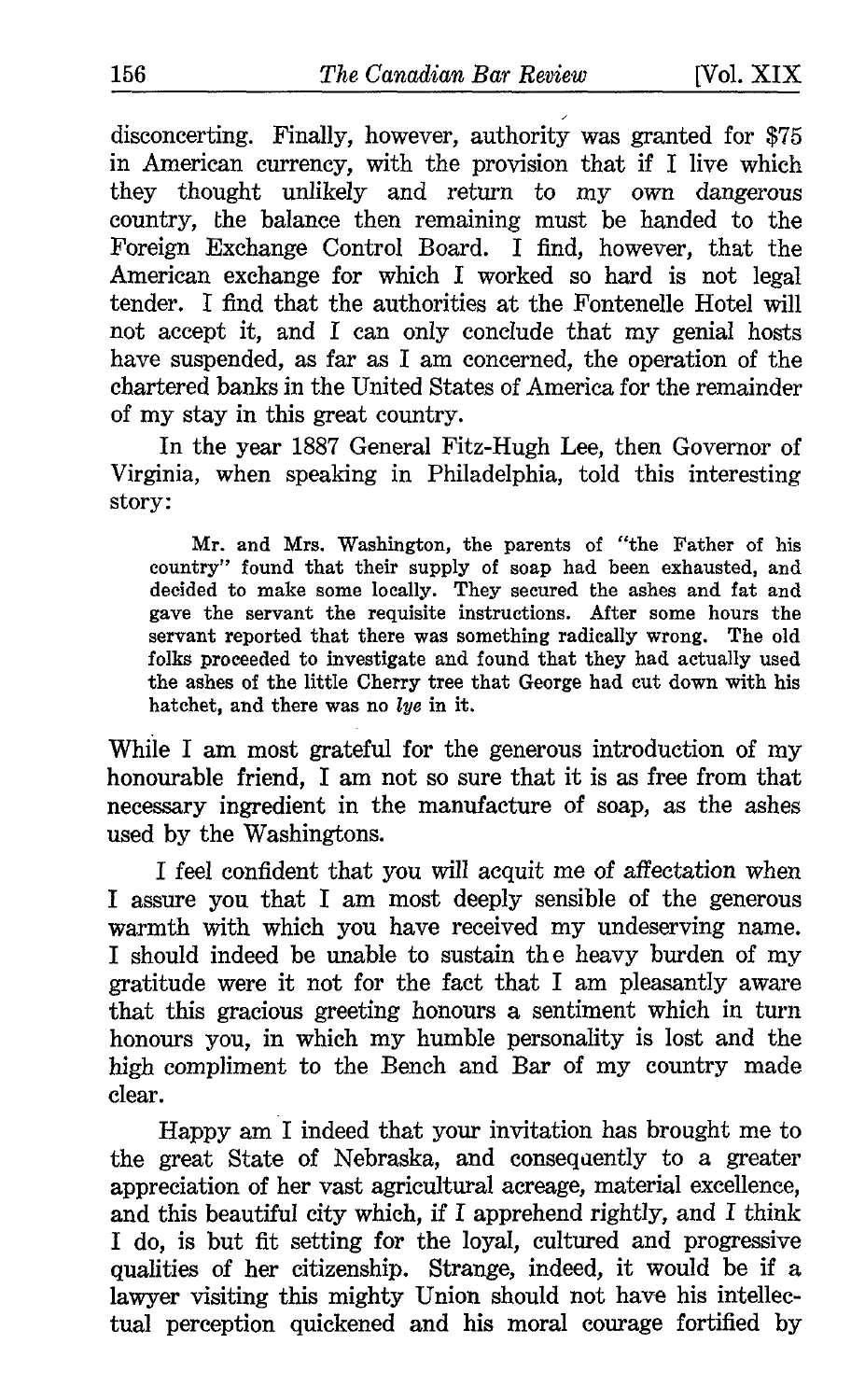such an experience, drawing inspiration not only from this representative and highly intellectual and cultured group, but invoking the memory of those immortal workers in our profession whose lofty precepts, in ringing accents, roll down through the-,generations that have 'lived since their eloquent voices were stilled in death. Intellectual giants, whose enlightened attitude towards the law, laid well and truly in the New World the foundations upon which has been reared so noble, so imposing and so enduring an edifice. The oracles of those majestic minds are preserved for our intellectual development and should be incentives to impel us to revive our spirits frequently at- the fount of justice. The purity of motive, exalted virtue'and intellectual power of that "Day Star of the American Revolution," Andrew Hamilton; the love of truth, the professional learning, the humanity and intellectual power of Marshall, the mental acumen and innate judicial faculty of Story and the incomparable sagacity of. Daniel Webster, whose "weighty language" in the words of Rufus Choate "whose sagacious warnings, whose great maxims of Empire, will be raised to view and live,to be deciphered when the final catastrophe shall lift the granite foundations in fragments from its bed."

<sup>I</sup> salute you my American brethren, not only, as co-heirs of a common legal heritage, but as joint guardians in a vital sense of the basic rights and liberties of mankind.

North of the 49th parallel lies the land of a brave and intrepid people, developed for a century and\_a.half under slightly different institutions, but with you, lovers of liberty and haters of oppression. Can we forget that for over one thousand years our blood, our laws and our fortunes were the same? Our common ancestors tore from tyrannous Kings and corrupt Ministers the great Charters which form the common basis of our legal heritage. Our ancestors thought it not unworthy to fight; even to embrace the sharpness of death and the bondage of the grave in order that we, their descendants, might reap the inestimable fruits of freedom - fruits which you by your courage and unquenchable love of liberty vouchsafed for this great Nation at Valley Forge, Yorkton and Bunker Hill. But from whom did you receive the inspiration? From, Magna Carta of Runnymede, from the Crusades, from the Wars of the Roses; from Agincourt, Crecy, from the Wars of the Commonwealth and even from the struggles at Quebec and Louisburg.

Gentlemen, in France and in Flanders <sup>I</sup> have with you trod and retrod ground that is hallowed and sanctified by Canadian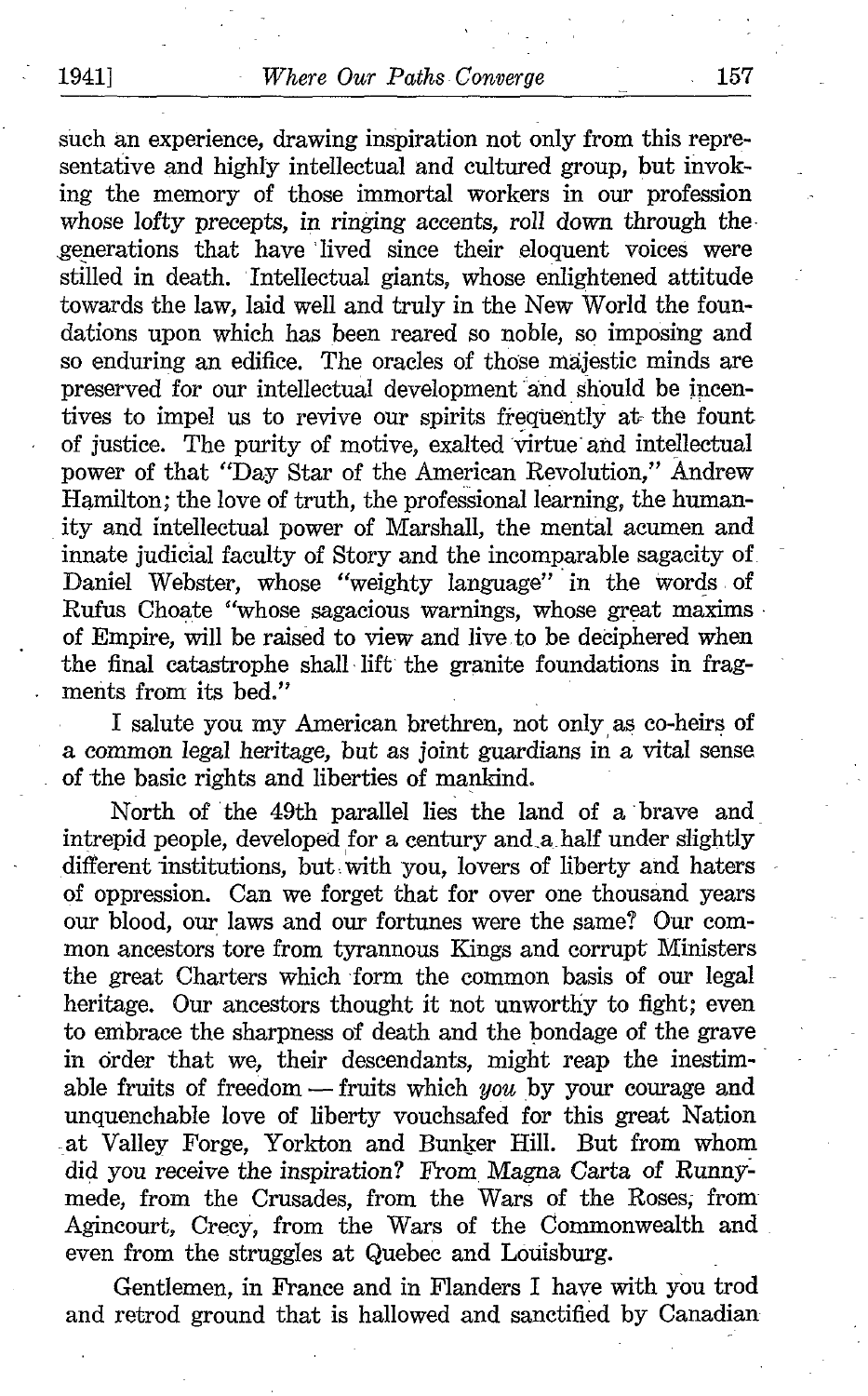and American blood, and yet to-day, although that land is under the heel of the stern and watchful oppressor, its majestic memorials stand silent witness to the matchless valour of North American hearts and the deathless glory of British and American arms, proclaiming to the dictator and the tyrant that strong sons of strong fathers had not forgotten the way of duty in defence of their heritage. Neither when, in the steep ascent of war, the path of duty was marked not only by service but by crimson stains, were they struck with more of fear than was needed to complete their last "full measure of devotion."

<sup>I</sup> salute my living comrades in these United States and in the majesty of silence honour the memory of the heroic fallen.

To-day we are face to face with a monster who seeks to destroy our institutions by first destroying us.

The United States of America enjoys a noble tradition of having never engaged in, nor encouraged a war except for liberty. To-day the contribution you have made, are making, and if <sup>I</sup> understand rightly the temper and genius of your people, will continue to make in the great conflict, may very well mean victory or defeat, which in turn means freedom or servitude and a world driven back to the barbarism of the Dark Ages.

In Canada we may have been slow to recognize the full extent of our peril, but now, with determination and a grim enthusiasm, we have accepted the challenge to freedom. We are bearing cheerfully a crushing burden of taxation, and forfeiting for the time many privileges-even the joy and delight of visiting this country necessarily is denied to us other than on special occasions and for very short periods.

We prefer, however, in Tawney's pregnant phrase, "dying on our feet to living on our knees" and in this determination we are fortified and encouraged by the abiding assurance that, on this continent at least, stands behind us the might and majesty of the freedom-loving people of your great country. It is here that we find the insuperable spirit of America! The love of liberty and independence that has throughout her history made her a constant and unswerving champion of democratic institutions .

While surely we cannot claim that it is perfect, Democracy seems to be the best expedient in the way of Government designed by the brain and fashioned by the hand of man. Its purpose and mission is not to annihilate distinctions and inequalities for, alas, that is impossible, but so far as it is humanly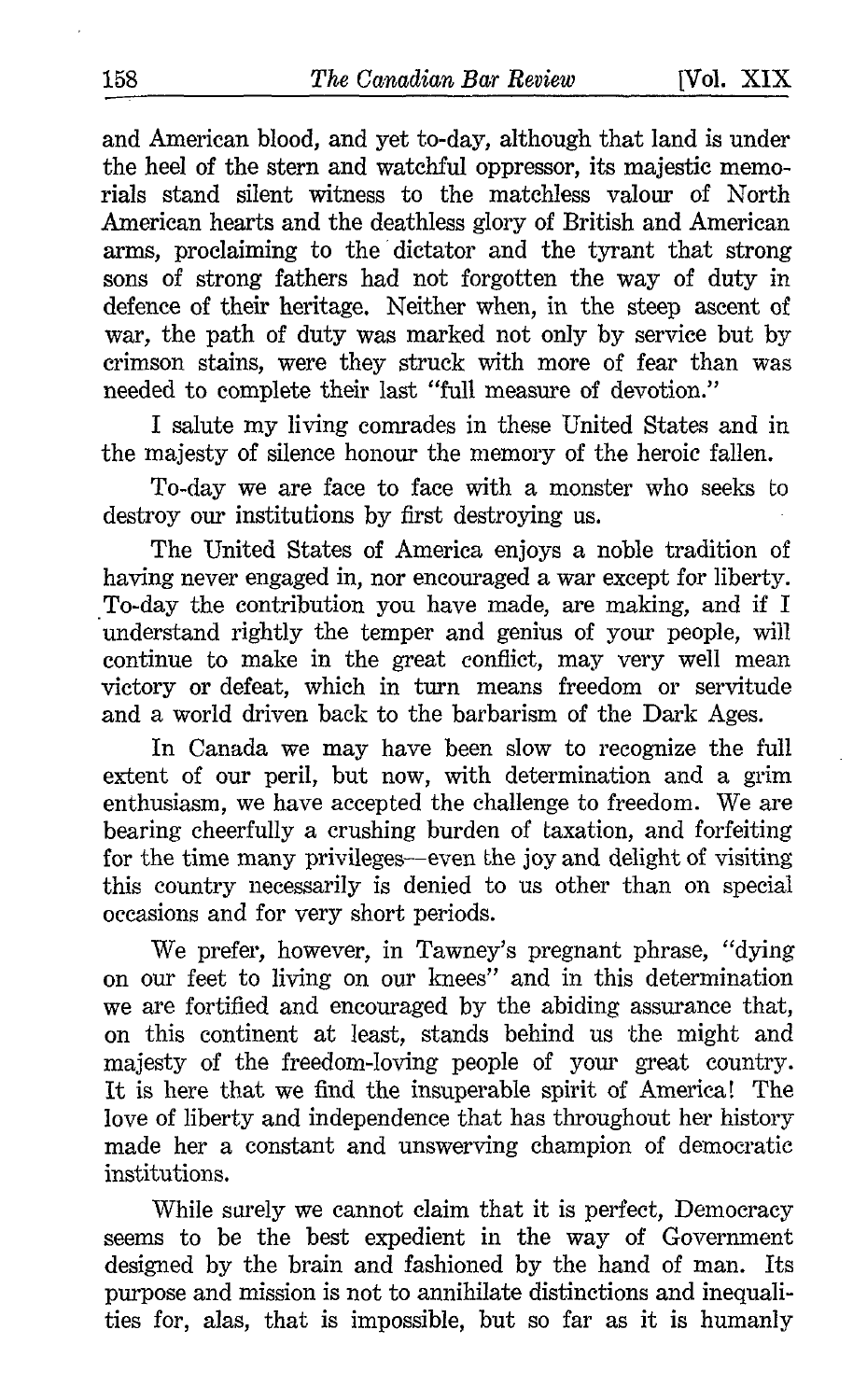possible to compensate them, thereby bringing those inequalities reasonably into balance. But we must not stop' at making the world "safe" for democracy. We must make the people "fit". for democracy. This involves a heavy task, a decentralizing of authority and a people sufficiently conscious of their duty to discharge it intelligently and nobly. Democracy will be more secure when we realize to a greater degree that national freedom is not incompatible with national discipline, that liberty can be reconciled with order. It may be that we have over-idealized democracy. It also may be that democracies have changed from a Government of the people, by the people and for the people, to a Government by a political party for a political party. Is it not of the very pith and substance of democracy that the country's welfare should be placed before that of \_ political parties? It may be that we have failed to understand the new and adverse forces, that were rising throughout the world, and failed to co-operate in preventing them from attacking the democratic system of economic, social and political freedom. Totalitarian states are at least visibly efficient, and efficiency appeals to most people. We want nothing of totalitarianism. We believe that democracies can be operated to give greater efficiency, greater effectiveness and greater comfort to mankind than any other political system. Can we liberate our leaders from party bondage? Can we reduce the awful load of the machinery of government? Is our franchise too wide? Are the unfit and unworthy to have equal rights with those who work and produce and pay?

In the midst of an evolving world adjustments must be made to meet ever changing conditions. May <sup>I</sup> express this fact in the thought-provoking words of James Russell Lowell

> New occasions teach new duties Time makes ancient good uncouth They must upward still and onward Who would keep abreast of truth. Lo ! Before us gleam her camp fires We ourselves must Pilgrims be Launch our Mayflower and steer boldly Through the desperate winter sea Nor attempt the Future's portal With the Past's blood-rusted key.

Gentlemen, our healing is not in the storm or in the whirlwind. Nor is it wholly in forms of Government, but will be revealed by the still small voice that speaks, to the conscience and the heart, prompting us to a wider and wiser humanity.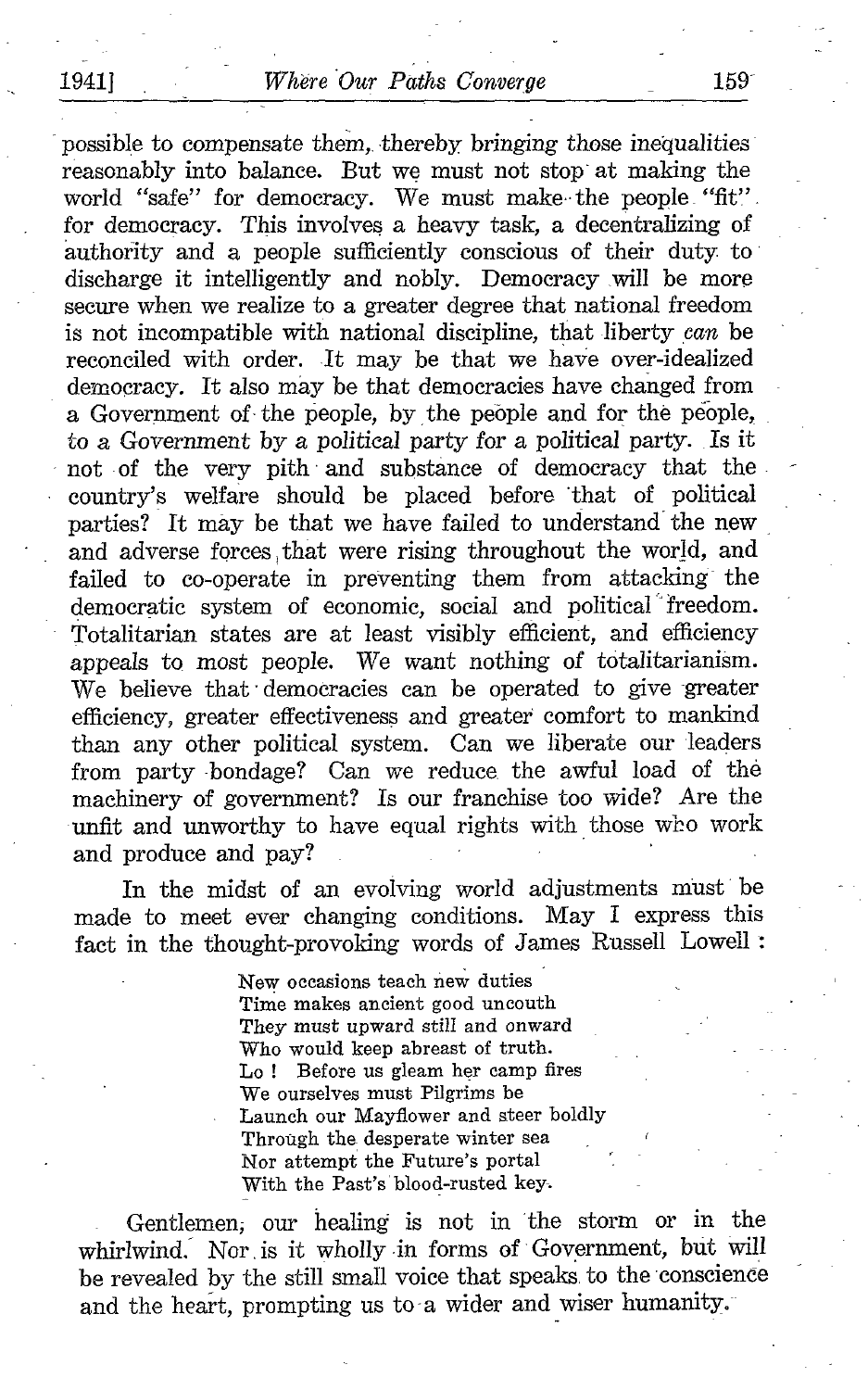Brethren of the Nebraska, State Bar, we of the Englishspeaking race cherish no theory of racial superiority. Destiny may ordain leadership but in that realm we can but humbly obey the Inscrutable Decree. <sup>I</sup> submit that there was never a time when the English-speaking countries were so conscious of their interdependence or when that interdependence was so ethically based as at this distressing and perilous moment.

This view is based on the unassailable postulate that principles of law are not national, they are universal. That the eternal verities of justice are expressed by evolving law and that no war can be justified which has not for its purpose the abolition of lawlessness from the earth.

It is well, therefore, that we, the preferred beneficiaries of the Common Law, should recognize its beneficent mission in the realm of ordered progress. It is on the one hand a respecter of tradition which, through the ages in every land, has contributed something to the inheritance of mankind, and on the other hand in the words of a great American jurist "is not enclosed in a monumental past but feels the impact of modern ideas, is receptive of new light, and in short moves with the times." It is "responsive" in the language of Shaw of Dunfermline "to newly emergent conditions of life and thought so as to prevent in the interpretation and construction of contracts and settlements the dead hand from cramping the living spirit." In its main provisions it is an expression of the inborn sense of how an honest free-born people wish to have their affairs conducted. "Reason is the life of the Law." A living and masterly instrument working always through history towards the light and in every age bringing comfort and ordered progress to the people. Moreover its elasticity and universality commend itself to evolving life and thought.

Recognizing our joint heritage of law, of the love of liberty, the hatred of oppression, and knowing that at this very moment the destinies of the world, the fate of democracy, of civilization and christianity are trembling in the balance, <sup>I</sup> ask: If and where our paths of conviction and action converge? I submit the answer is in the affirmative and at least fourfold

(1) When and wheresoever our way of life and the institutions upon which it rests are arrogantly challenged and dangerously imperilled by the assaults of absolutists and tyrants, our resolve is: They shall not pass.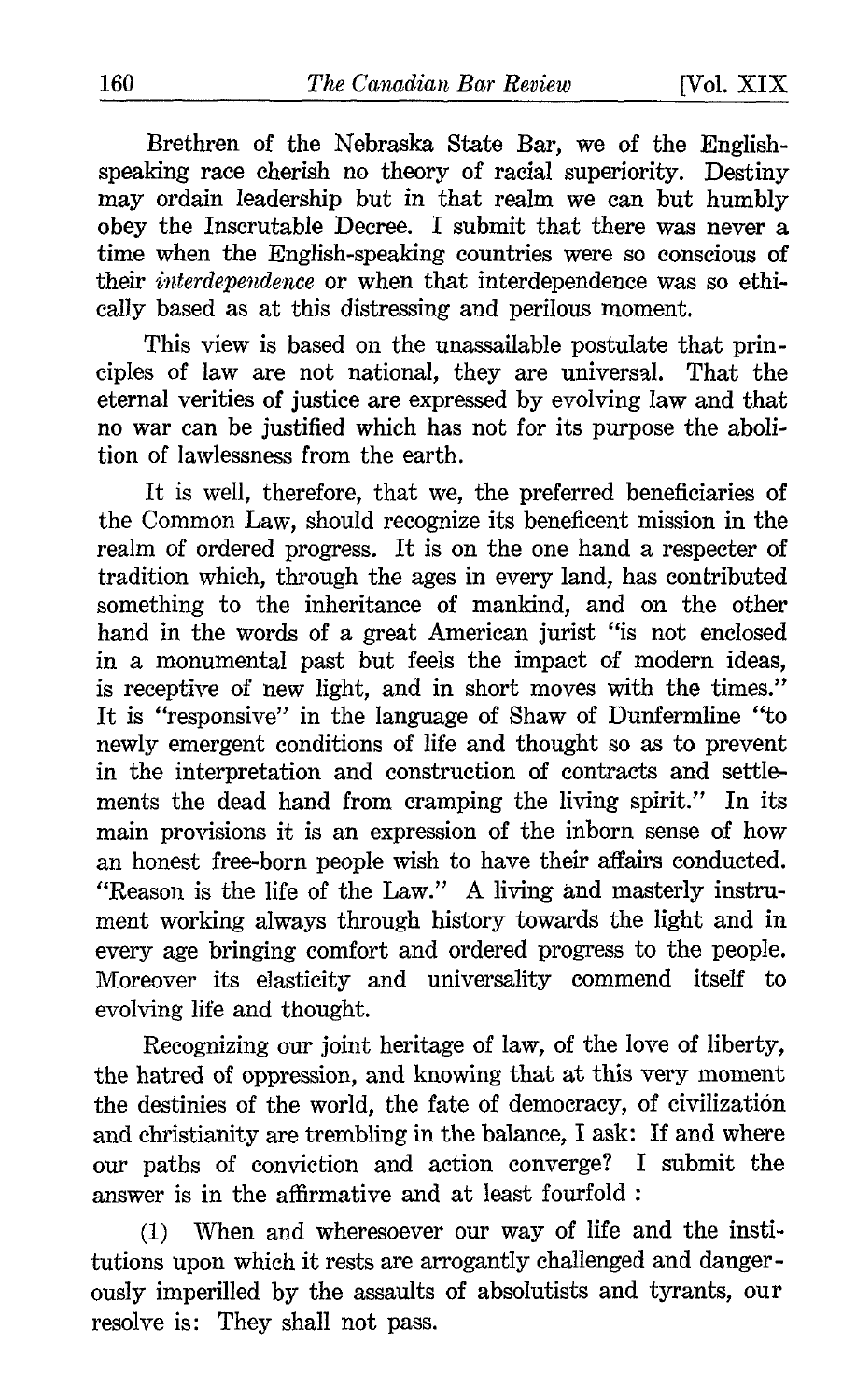(2) When we are ordered to exchange the eternal verities and life-giving principles of the New Testament for those of Mein Kampf we say: "Herr Hitler-By the Europe you devastated and by the heaven you outraged, God forbid!"

(3) When the wicked fiat of a haughty tyrant ordains that might shall crush right, the strong may persecute the weak and vice enslave virtue, we conjointly and tumultuously decry, such. infamy and declare the inviolability of the sovereign rights of the people to be governed by and with their consent; dedicating the majesty of justice to- the service of mankind and binding all together in the unity of those ethical everlasting standards which are the very attributes of righteousness .

If there is one human force that cannot be withstood it is the banded intelligence and responsibility of free peoples, the majesty of responsibility and intelligence unified for the protec tion of its life and the preservation of its liberty. It is just as certain that before such a force Hitler and all he stands for should fall as that night should fade in the kindling glories of the morning sun.

(4) We must- see to it that when we are concerned about the rights of self-determination for others, we do not allow a weakening of our original lofty purpose or the desertion of the immortal principles on which the Governments of our respective countries are based; in other words, to permit an autocracy or bureaucracy to form and develop- within our respective jurisdictions. May I in this connection quote the concise, wise and comprehensive words of Winston Churchill :

We proclaim the depth-and sincerity of our resolve to keep vital and active, even in the midst of our struggle for life, even under the fire of the enemy, those Parliamentary institutions which have served us so well, which the wisdom and civic virtues of our forbears shaped and founded, which proved themselves to be the most flexible instrument-for securing ordered, unceasing change and progress, and which while they throw open the portals of the future carry forward also the traditions of the past.

Ladies and gentlemen, we must guard well the title deeds of our inheritance of freedom.

As a Scot <sup>I</sup> feel that we of the Scottish race have made a real contribution to the consummation of American Independence. In Bancroft's History of the United States I read:

The first move for dissolving all connection with Great Britain came not from the Puritans of New England, the Dutch of New York, or the planters of Virginia, but from the Scottish Presbyterians of North Carolina.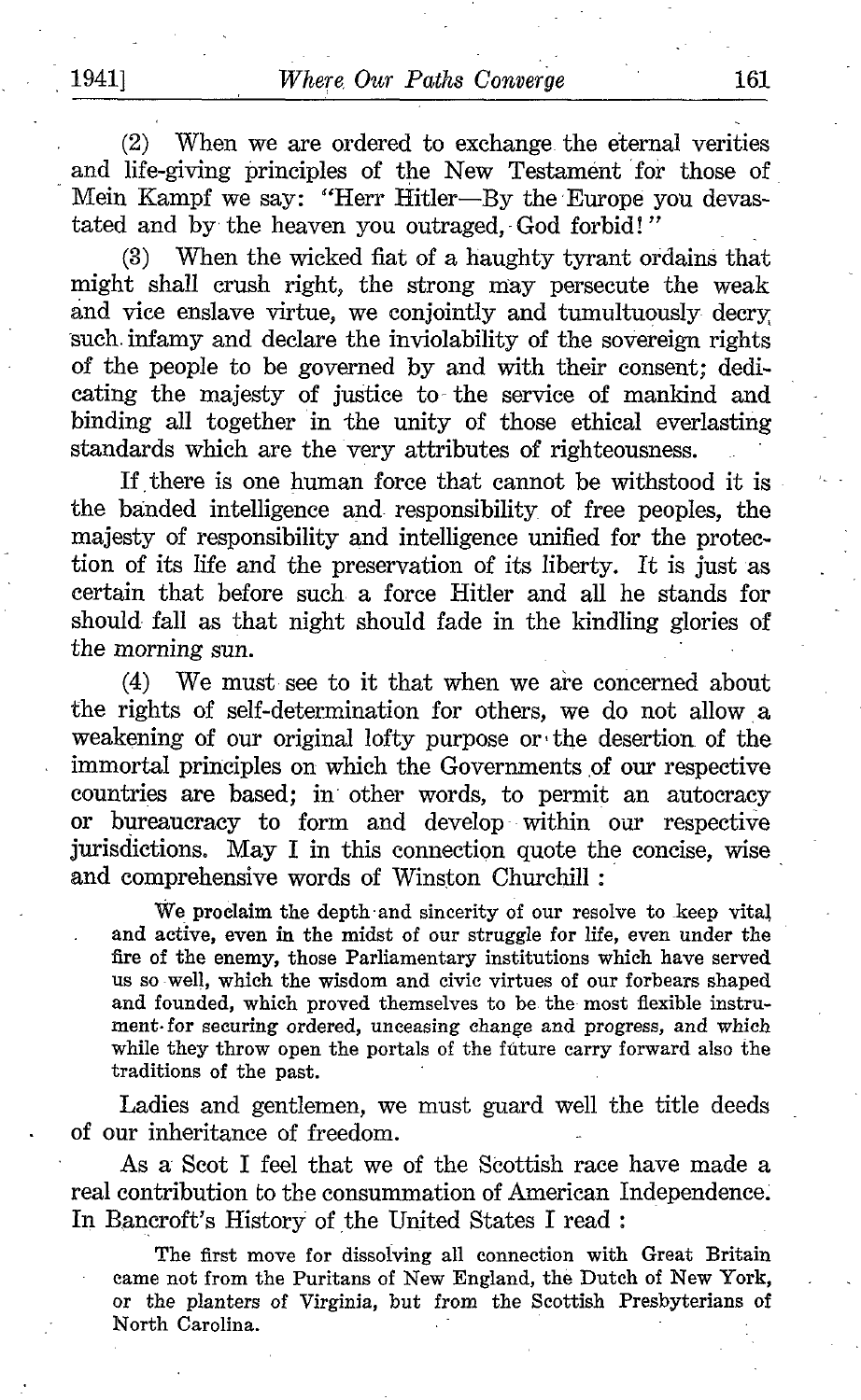The voice which the Pilgrims, the Dutch and the English from Virginia followed was an echo from the heather hills of Scotland, a people to whom freedom and independence is the very breath of their nostrils, and that great charter of responsible Government,

the greatest political work that ever was struck off at one time by the brain and purpose of man"

is substantially the work of that illustrious Scottish-American, Alexander Hamilton.

The glorious privilege of independence is the very warp and woof of our race but it was Burns, the poet of independence, who was also the poet of brotherhood. Is it not true that independence and isolation are sometimes mistaken each for the other? But they are essentially and assuredly different in every respect.

Independence is the defiance of domination.

Isolation is the defiance of brotherhood.

Perhaps for a moment you will permit me to pay a tribute to the invincible purpose and unfaltering faith of the beleaguered British Isles, and especially to the English who have thus far borne the most determined assaults of the war.

With me you may have been, in the past, at times galled by the Englishman's too great a tendency to self-esteem, his too little disposition to regard the feelings, the habits and the ideas of others. But have these minor imperfections not been lost in an ocean of admiration for England's unquenchable love of liberty and independence that has, in freedom's hour of peril, made Britain freedom's unconquerable champion? Who has not been thrilled by the enterprise and dogged determination of Dunkirk? The indomitable resistance and the stout hearts of the people of London, the unflagging zeal and daring of her young aviators and the courage and unceasing vigilance of her navy?

Britain says: "If in the fight against tyranny and oppression we are defeated, we shall at least leave a memory which will inspire other men to fight another day with better fortune." This is the indomitable, invincible, unassailable spirit of an heroic race. In the burning eloquence of the Grecian patriot, Pericles - Greece, whose sons to-day are proclaiming to the world that they have not forgotten the principles of democracy, whose infant cradle they rocked with unerring hand over 2000 years ago-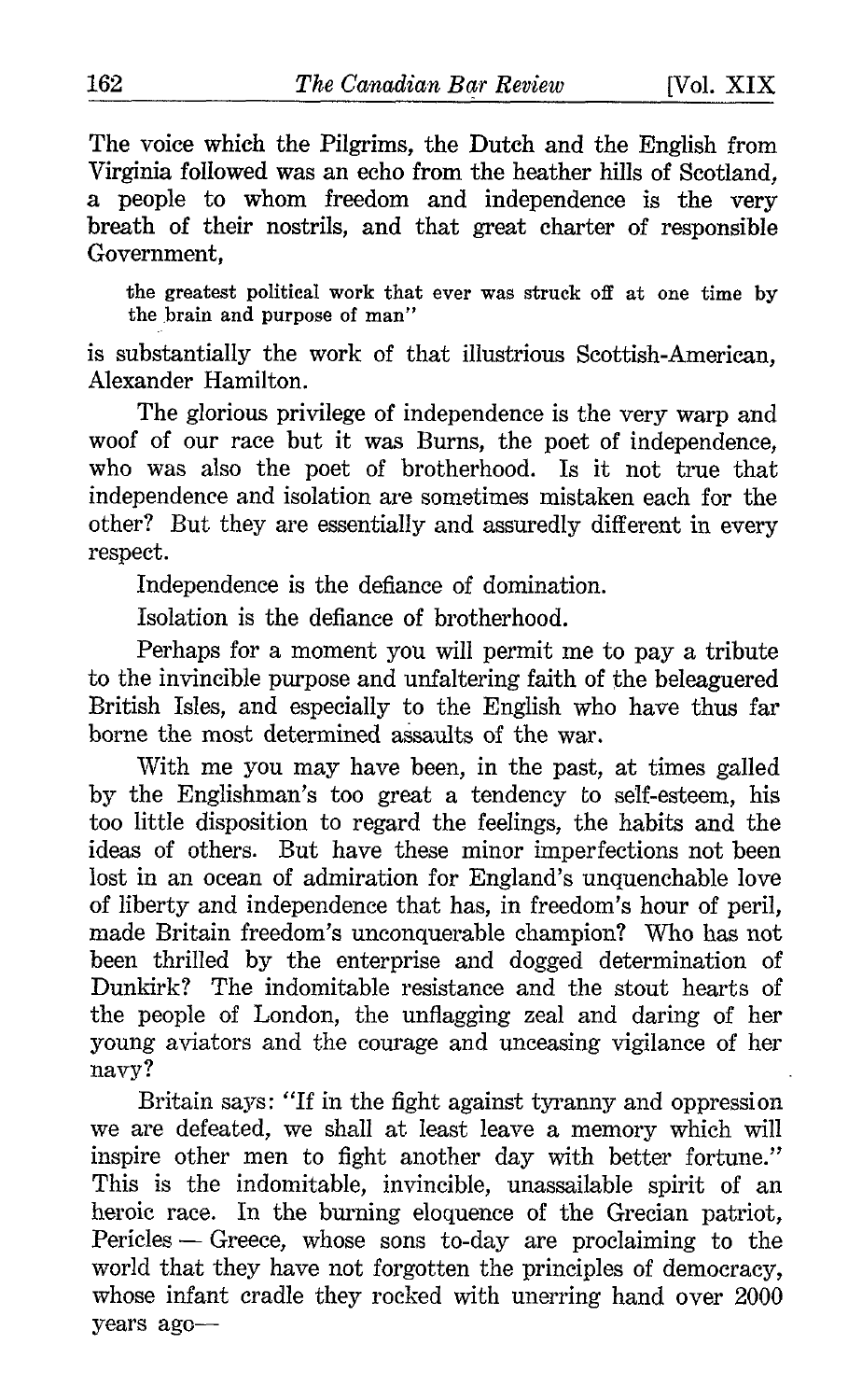Take these men for your examples. Like them remember that prosperity can be only for the free and that freedom is the sure possession of those alone who have the courage to defend it. Heroes have the whole world for their tomb. Their bodies sleep in the ground but. their souls live on in other lands and other years woven into the fabric of other men's lives.

This, gentlemen, is the spirit of Britain to-day and such a spirit cannot be conquered because it is unconquerable.

-Gentlemen, the Axis,cannot win. Pale-faced fear in difficulty is foreign to the English-speaking people to whom there is no such word as "fail".

> All our past proclaims the future Shakespeare's voice and Nelson's hand Milton's faith and Wordsworth's trust In this our chosen and chainless land Bear us witness, Come the world against her, ENGLAND YET SHALL STAND!

What is Britain's glory? It is not Agincourt or Crecy or Waterloo. It is Canada, Australia, New Zealand and South Africa made independent partners in a great Commonwealth, and the very suggestion of vassalage uprooted. Britain's "chief glory" may very well be this mighty nation you have carved from the ocean and the wilderness; its people legatees of the all-consuming love of liberty which burns so fervently in British breasts and which is gaining momentum attaining toward perfection in this "the land of the free and the home of the brave."

Britain's imperishable renown also is in science-throttling the plague in Calcutta, administering order in Bombay, planting industrial civilizations from Cairo to the Cape, in building roads and, bridges and bringing civilized progress to Egypt and a thousand other beneficent activities; and that which had been . England's fame has also been her infinite profit, so sure is duty golden in the end.

My friends, <sup>I</sup> rejoice in this occasion to meet you in the spirit of the Common Law, which makes liberty commensurate with and inseparable from American soil.

As a guest <sup>I</sup> thank you for your generous hospitality and gracious welcome. As a lawyer <sup>I</sup> shall labour with you to consecrate the majesty of the law to the service of humanity. As a< brother in arms in the World War <sup>I</sup> cherish a lively and inspiring memory of your dauntless valour and high devotion. As a lover of liberty <sup>I</sup> salute you in the name of the centuries of expanding freedom in the past and all the hoped-for span of ordered liberty